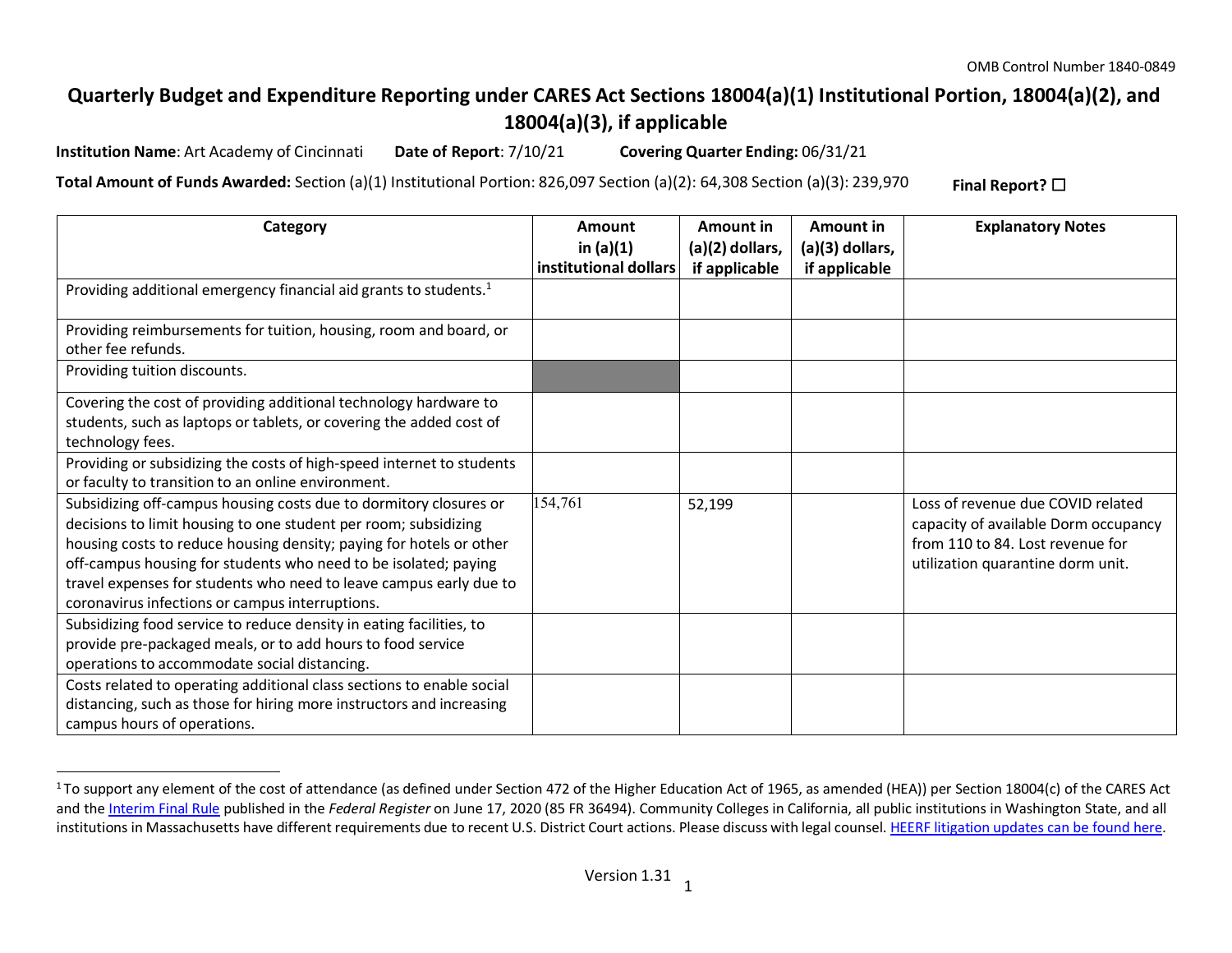OMB Control Number 1840-0849

| Category                                                                                                                                                                                                                                                                               | Amount<br>in $(a)(1)$<br>institutional dollars | Amount in<br>(a)(2) dollars,<br>if applicable | Amount in<br>(a)(3) dollars,<br>if applicable | <b>Explanatory Notes</b>                                                                                     |
|----------------------------------------------------------------------------------------------------------------------------------------------------------------------------------------------------------------------------------------------------------------------------------------|------------------------------------------------|-----------------------------------------------|-----------------------------------------------|--------------------------------------------------------------------------------------------------------------|
| Campus safety and operations. <sup>2</sup>                                                                                                                                                                                                                                             |                                                |                                               |                                               |                                                                                                              |
| Purchasing, leasing, or renting additional instructional equipment<br>and supplies (such as laboratory equipment or computers) to reduce<br>the number of students sharing equipment or supplies during a<br>single class period and to provide time for disinfection between<br>uses. |                                                |                                               |                                               |                                                                                                              |
| Replacing lost revenue due to reduced enrollment.                                                                                                                                                                                                                                      |                                                |                                               |                                               |                                                                                                              |
| Replacing lost revenue from non-tuition sources (i.e., cancelled<br>ancillary events; disruption of food service, dorms, childcare or other<br>facilities; cancellation of use of campus venues by other<br>organizations, lost parking revenue, etc.). <sup>3</sup>                   |                                                |                                               |                                               |                                                                                                              |
| Purchasing faculty and staff training in online instruction; or paying<br>additional funds to staff who are providing training in addition to<br>their regular job responsibilities.                                                                                                   |                                                |                                               |                                               |                                                                                                              |
| Purchasing, leasing, or renting additional equipment or software to<br>enable distance learning, or upgrading campus wi-fi access or<br>extending open networks to parking lots or public spaces, etc.                                                                                 |                                                |                                               |                                               |                                                                                                              |
| Other Uses of (a)(1) Institutional Portion funds. <sup>4</sup>                                                                                                                                                                                                                         | 98,273                                         |                                               |                                               | Portion of renovation costs of raw<br>vacant space to be utilized for<br>indoor/outdoor instructional space. |

<sup>&</sup>lt;sup>2</sup> Including costs or expenses related to the disinfecting and cleaning of dorms and other campus facilities, purchases of personal protective equipment (PPE), purchases of cleaning supplies, adding personnel to increase the frequency of cleaning, the reconfiguration of facilitiesto promote social distancing, etc.

<sup>&</sup>lt;sup>3</sup> Including continuance of pay (salary and benefits) to workers who would otherwise support the work or activities of ancillary enterprises (e.g., bookstore workers, foodservice workers, venue staff, etc.).

<sup>&</sup>lt;sup>4</sup> Please post additional documentation as appropriate and briefly explain in the "Explanatory Notes" section. Please note that costs for Section 18004(a)(1) Institutional Portion funds may only be used "to cover any costs associated with significant changes to the delivery of instruction due to the coronavirus, so long as such costs do not include payment to contractors for the provision of pre-enrollment recruitment activities; endowments; or capital outlays associated with facilities related to athletics, sectarian instruction, or religious worship."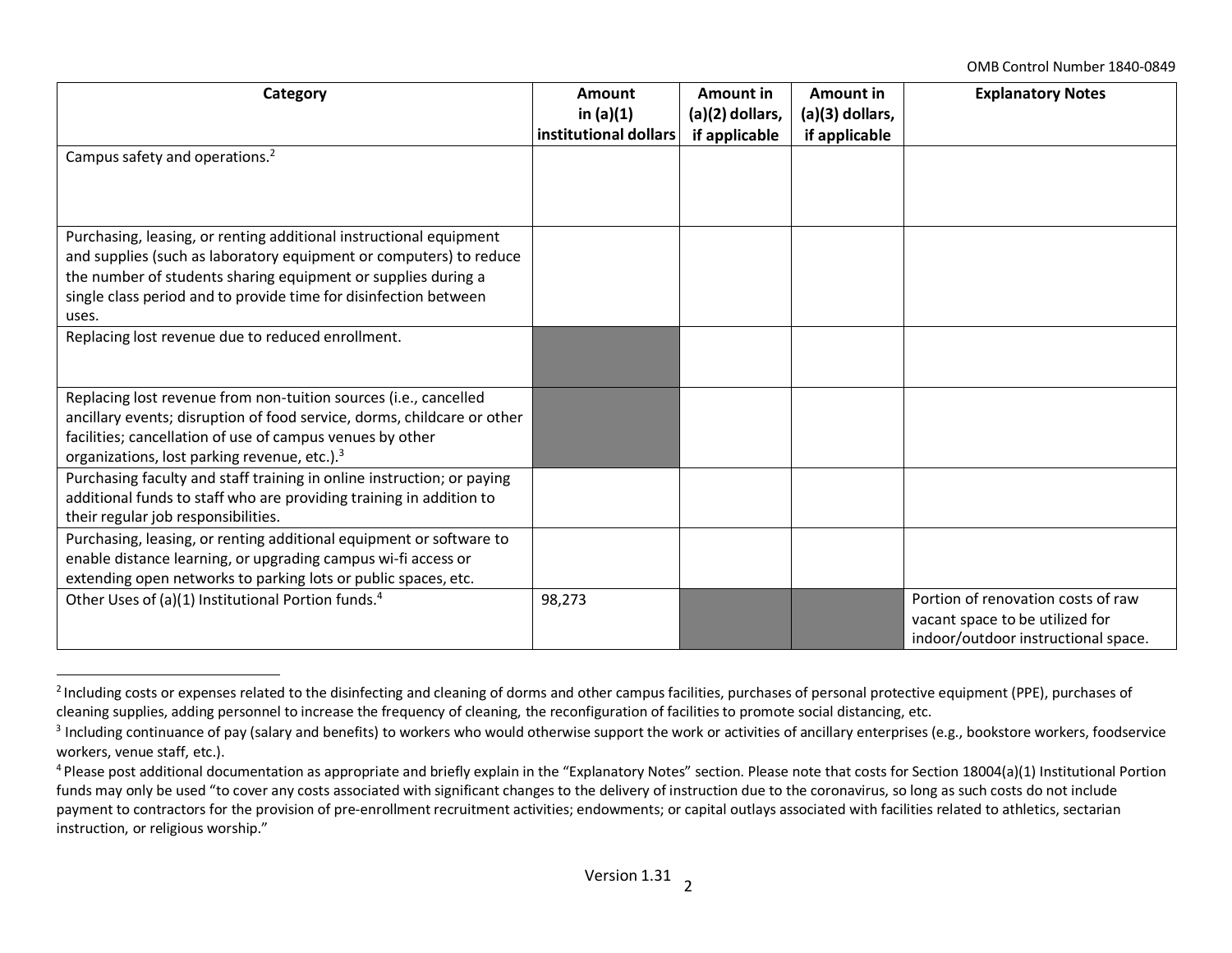OMB Control Number 1840-0849

| Category                                                          | Amount                | Amount in       | Amount in         | <b>Explanatory Notes</b> |  |
|-------------------------------------------------------------------|-----------------------|-----------------|-------------------|--------------------------|--|
|                                                                   | in $(a)(1)$           | (a)(2) dollars, | $(a)(3)$ dollars, |                          |  |
|                                                                   | institutional dollars | if applicable   | if applicable     |                          |  |
| Other Uses of (a)(2) or (a)(3) funds, if applicable. <sup>5</sup> |                       |                 |                   |                          |  |
|                                                                   |                       |                 |                   |                          |  |
|                                                                   |                       |                 |                   |                          |  |
| <b>Quarterly Expenditures for each Program</b>                    | 253,034               | 52,199          |                   |                          |  |
| <b>Total of Quarterly Expenditures</b>                            | 305,233               |                 |                   |                          |  |
|                                                                   |                       |                 |                   |                          |  |

## **Form Instructions**

*Completing the Form*: On each form, fill out the institution of higher education (IHE or institution) name, the date of the report, the appropriate quarter the report covers (September 30, December 31, March 31, June 30), the total amount of funds awarded by the Department (including reserve funds if awarded), and check the box if the report is a "final report." In the chart, an institution must specify the amount of expended CARES Act funds for each funding category: Sections 18004(a)(1) Institutional Portion, 18004(a)(2), and 18004(a)(3), if applicable. Section 18004(a)(2) funds includes CFDAs 84.425J (Historically Black Colleges and Universities (HBCUs)), 84.425K (Tribally Controlled Colleges and Universities (TCCUs)), 84.425L (Minority Serving Institutions (MSIs)), 84.425M (Strengthening Institutions Program (SIP)); Section 18004(a)(3) funds are for CFDA 84.425N (Fund for the Improvement of Postsecondary Education (FIPSE) Formula Grant). Each category is deliberately broad and may not capture specific grant program requirements. Explanatory footnotes help clarify certain reporting categories. While some items in the chart are blocked out, please note that the blocking of such items is consistent with Department guidance and FAQs and is not definitive. Provide brief explanatory notes for how funds were expended, including the title and brief description of each project or activity in which funds were expended. Do not include personally identifiable information (PII). Calculate the amount of the Section 18004(a)(1) Institutional Portion (referred to as "(a)(1) institutional" in the chart), Section 18004(a)(2) (referred to as "(a)(2)" in the chart), and Section 18004(a)(3) (referred to as "(a)(3)" in the chart) funds in the "Quarterly Expenditures for each Program" row, and the grand total of all three in the "Total of Quarterly Expenditures" row. Round expenditures to the nearest dollar.

*Posting the Form*: This form must be conspicuously posted on the institution's primary website on the same page the reports of the IHE's activities as to the emergency financial aid grants to students made with funds from the IHE's allocation under Section 18004(a)(1) of the CARES Act (Student Aid Portion) are posted. It may be posted in an HTML webpage format or as a link to a PDF. A new separate form must be posted covering each quarterly reporting period (September 30, December 31, March 31, June 30), concluding after either (1) posting the quarterly report ending September 30, 2022 or (2) when an institution has expended and liquidated all (a)(1) Institutional Portion, (a)(2), and (a)(3) funds and checks the "final report" box. IHEs must post this quarterly report form no

<sup>&</sup>lt;sup>5</sup> Please post additional documentation as appropriate and briefly explain in the "Explanatory Notes" section. Please note that costs for Sections 18004(a)(2) and (a)(3) funds may only be used "to defray expenses, including lost revenue, reimbursement for expenses already incurred, technology costs associated with a transition to distance education, faculty and staff trainings, payroll incurred by institutions of higher education and for grants to students for any component of the student's cost of attendance (as defined under section 472 of the HEA), including food, housing, course materials, technology, health care, and child care."